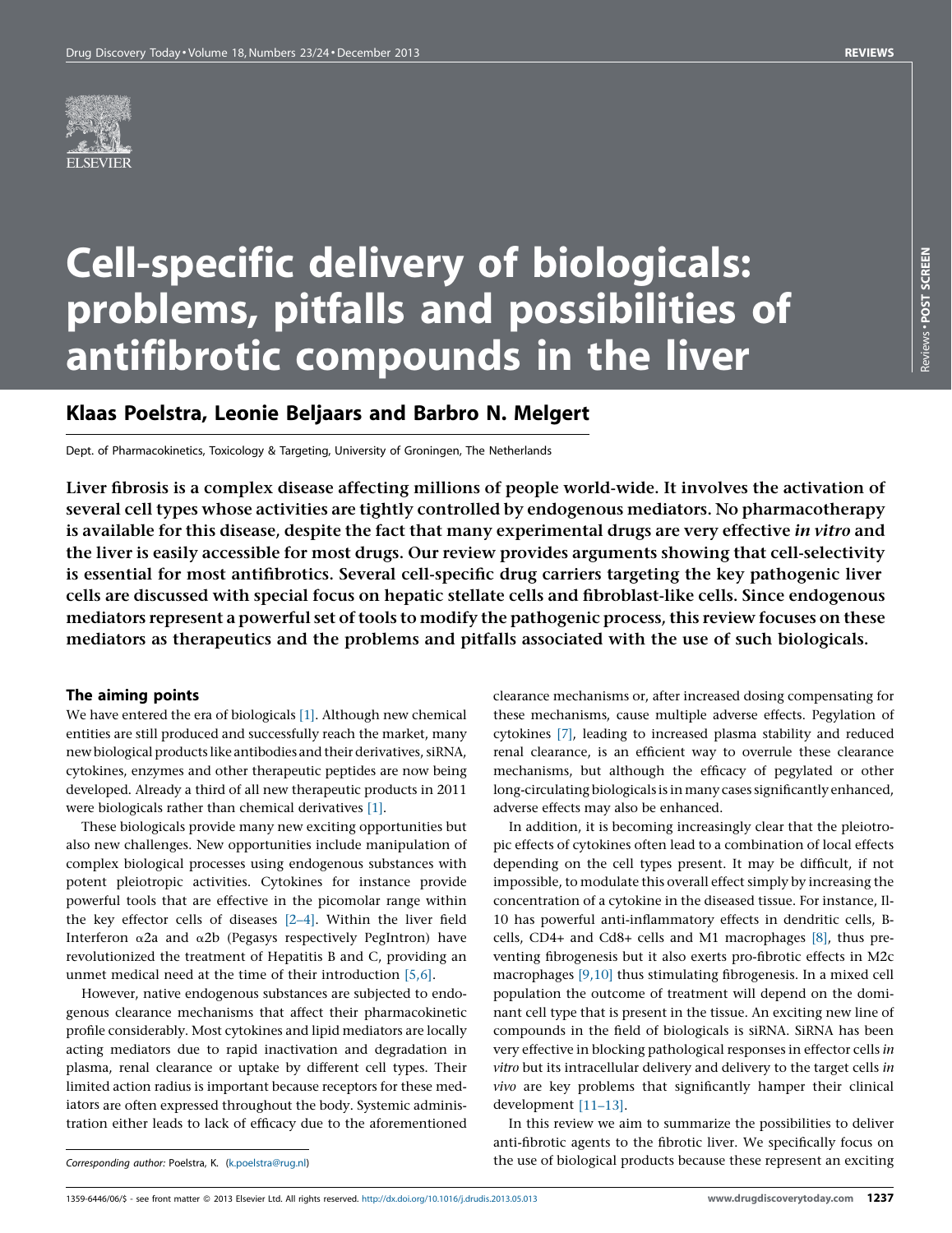new group of compounds whose therapeutic application becomes within reach after modification of their in vivo distribution profile.

#### Options for improvement

To prevent the rapid clearance of biologicals, long-circulating compounds have been developed. In particular pegylation of cytokines has proven to be a valuable strategy. Interferona has been pegylated (Pegasus and PegIntron) leading to a prolonged circulation time; the circulation time of Interferon  $\alpha$ , which is only a few hours [\[14\]](#page-4-0), was increased to several days after Pegylation [\[15\]](#page-4-0) allowing dosing schedules of once or twice a week [\[14,15\].](#page-4-0) This was associated with an increased therapeutic efficacy compared to native Interferon  $\alpha$ . The long circulation time led to an increased uptake into hepatocytes, the target cells for this disease. These compounds provided therefore a substantial improvement over standard therapies with chemical drugs, although adverse effects of these long circulating compounds were still evident [\[14\].](#page-4-0) Recently, new direct-antiviral drugs with high efficacy against Hepatitis B and C and less adverse effects have been developed [\[16,17\],](#page-4-0) demonstrating that the chemical approach is not made redundant. Nevertheless, pegylation of cytokines is nowadays a widely pursued approach. Another approach is the coupling of compounds to albumin or incorporation in liposomes which prolongs the plasma half-life and thereby the efficacy of drugs and biologicals [\[18\].](#page-4-0) Doxil (Caelyx) is based on doxorubicin incorporated in pegylated liposomes and this compound has less adverse effects than the free drug in cancer patients [\[19\].](#page-4-0) The use of pegylated liposomes also has been explored for antifibrotic therapies and successful delivery of Hepatocyte Growth Factor to the fibrotic liver has been achieved in rats [\[20\],](#page-4-0) but this approach has not led to any follow up yet.

This strategy of prolonging plasma half-life is particularly successful in diseases characterized by an increased local vascular permeability. Angiogenesis in tumors, associated with poorly developed microvessels, or acute and chronic inflammatory processes, associated with local release of many vasoactive compounds, are characterized by local extravasation of compounds [\[21,22\]](#page-4-0). The low local extravascular pressure will subsequently lead to a relative retention of blood-derived compounds, in particular of high-molecular weight compounds like immunoglobulins, albumin-bound substances and exogenous products like liposomes, polymers, or pegylated compounds. Due to this enhanced permeability and retention (EPR) effect, a prolonged plasma halflife of such compounds leads to higher drug concentrations in diseased areas and therefore to higher efficacy of drugs.

However, this approach is not always a proper solution. A prolonged circulation-time also leads to a prolonged exposure of non-target cells to the drug, and may thus also lead to enhanced adverse effects. In addition, a prolonged circulation time by increasing size generally means reduced renal clearance. This will result in higher non-specific uptake by other cells endowed with multiple receptor-mediated uptake mechanisms, such as hepatocytes or antigen presenting cells, including macrophages. Via this mechanism, immune responses were elicited against PEG in longcirculating Pegylated liposomes [\[23–25\]](#page-4-0).

As stated above, many cytokines have pleiotropic activities with effects in one cell type being counterbalanced by effects in a neighboring cell type. These balanced effects cannot be modulated by longer circulation times. The differential effects of Il-10 have

been mentioned already but many other therapeutic cytokines may encounter the same pitfall. Interferon- $\gamma$  (INF- $\gamma$ ) for instance inhibits fibroblast-like cells [\[26\],](#page-4-0) it stimulates polarization of macrophages into an antifibrotic phenotype [\[9,27\]](#page-4-0), and it enhances NK-mediated apoptosis of hepatic stellate cells [\[28\]](#page-4-0), all leading to reduced fibrogenic activity. However, it also stimulates production of the macrophage chemoattractant MCP-1 [\[29\]](#page-4-0), thereby stimulating inflammation. In addition, INFy-stimulated NK-cells in non-alcoholic steatohepatitis (NASH) seem to drive the progression of hepatitis towards fibrosis [\[30\]](#page-4-0). So, via effects on different cell types a mixed result on fibrogenesis is achieved upon systemic administration of Interferon- $\gamma$ . Similarly, TGFB is one of the most potent stimulators of fibrosis in fibroblasts [\[31\],](#page-4-0) yet it also has anti-inflammatory effects on macrophages [\[8,9\]](#page-4-0). In these cells TGF<sub>B</sub> induces an enhanced IL-10 and PGE2 production, both of which can induce subsequently pro- and antifibrotic effects [\[32,33\]](#page-4-0), thus balancing TGFß-mediated effects. Thus, for all these cytokines and mediators the local effects seem to depend on the composition of local cell types that respond to the mediator. Therefore even enhanced local delivery of cytokines and other mediators to diseased tissues, that is, by prolongation of their circulation time, may yield mixed responses and hence low efficacy, despite their potency in vitro.

In addition, some diseases are not characterized by an enhanced vascular permeability. A hallmark of fibrotic and sclerotic diseases is an increased deposition of extracellular matrix constituents. And although enhanced angiogenesis is found during for instance liver fibrosis [\[34\]](#page-4-0), this disease is associated with a reduced size of endothelial fenestrae and capillarisation of hepatic sinusoids caused by the collagen deposition in the space of Disse and thus to a reduced vascular permeability in the diseased areas [\[34\]](#page-4-0). Similarly, some solid tumors have increased pressure inside the mass due to rapid cell proliferation, thus limiting the advantage of long circulating compounds.

#### Liver fibrosis

In order to overcome these problems, cell-specificity may be essential for therapeutic success. For anti-tumor therapies, cellspecific approaches are widely pursued but also for liver fibrosis, such an approach may be quite relevant. It is a complex disease, induced by the concerted action of many cell types. It can be induced by viruses (Hepatitis B and C), genetic disorders  $(e.g.,)$ Wilson disease), autoimmune-mediated disorders (Primary Biliary Cirrhosis, Primary Sclerosing Cholangitis), toxins, alcohol and obesity (NASH) and it affects millions of people world-wide. To date, there is no pharmacotherapy available to treat liver fibrosis or its end-stage cirrhosis [\[35\]](#page-4-0). The only options are liver transplantation or removal of the inciting stimulus.

As outlined above, much progress has been achieved with potent new antiviral drugs thus preventing the cause of this disease, yet liver fibrosis as such cannot be treated yet [\[36,37\]](#page-4-0). This is also true for other fibrotic and sclerotic diseases like Idiopathic pulmonary fibrosis and renal fibrosis. The reversal of fibrosis seen in some rodent models and in patients with sustained viral reduction [\[38\]](#page-4-0), demonstrates that scar tissue formation is not an irreversible process, which provides opportunities for therapeutics.

The key cells in the pathogenesis of liver fibrosis are hepatic stellate cells and portal fibroblasts [\[39\]](#page-4-0). These cells proliferate upon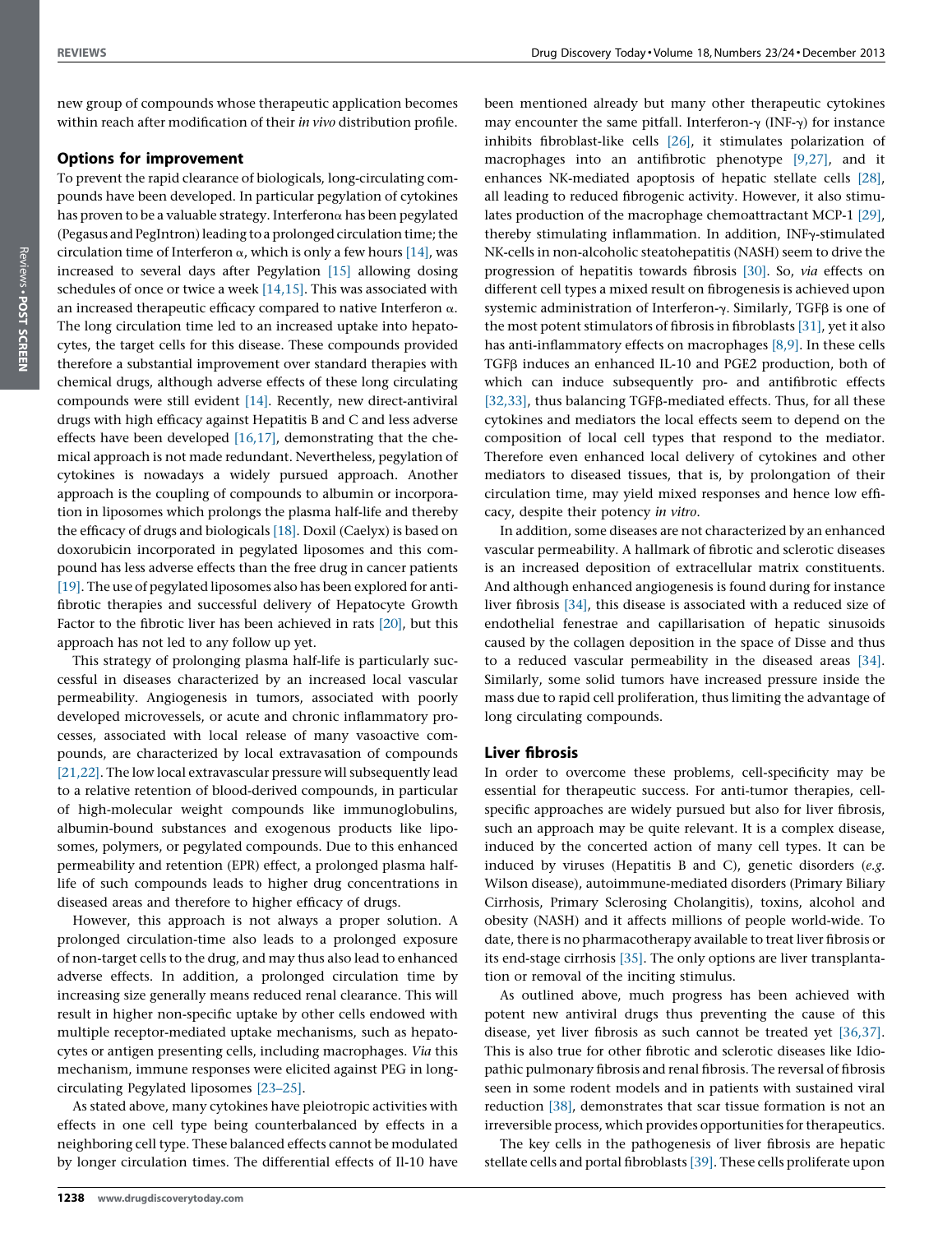activation after tissue damage and transform into (myo)fibroblasts that are highly proliferative and contractile cells and these cells produce extracellular matrix constituents, mostly collagens type I and III. This process is mostly initiated by mediators produced by damaged hepatocytes, activated Kupffer cells and infiltrating macrophages.

### Antifibrotic drugs

Many antifibrotic drugs have been tested, however, none of these has reached the clinic [\[35\]](#page-4-0). Various reasons have been listed for this lack of success: the chronic nature of liver fibrosis that may comprise decades; the long lag-time between the inciting stimulus and significant disease activity with only subclinical symptoms until the end-stage; and the lack of clear disease parameters. All this imposes severe demands on drugs and clinical trials. In addition, the disease is complex, involving many cell types. Fibrosis basically is a dysregulated tissue remodeling and wound healing process that is part of normal tissue turnover and repair. These processes are tightly regulated and pharmacological interventions that were often very successful in vitro or in specific animal models yielded negative results in patients.

There are many examples of antifibrotic drugs that have beneficial effects in one cell type, yet display completely opposite effects in other cell types. The differential effects of cytokines ( $INF\gamma$ , TGF $\beta$ , Il-10) have been outlined above but this is also true for many drugs. For instance, cyclooxygenase inhibitors exert antiinflammatory effects in Kupffer cells, thereby inhibiting fibrogen-esis associated with chronic inflammation [\[40\].](#page-4-0) However, these very same products potentiate the response of hepatic stellate cells on profibrogenic mediators thereby stimulating the fibrogenic process [\[41\]](#page-4-0). The net inhibition of liver fibrosis is at best modest or highly variable, depending on the local composition of inflammatory cells at the time of treatment. In addition, drugs that prevent apoptosis may be beneficial in liver diseases associated with hepatocyte death [\[42\]](#page-4-0), but detrimental to liver fibrosis where regression is induced by apoptosis of the collagen-producing cells [\[43,44\]](#page-5-0). Similarly, inhibition of TGF<sub>B</sub>-mediated effects by the use of kinase inhibitors may yield antifibrotic effects [\[45\],](#page-5-0) but these inhibitors may induce transformation of hepatocytes into hepatocellular carcinoma cells [\[8,46\],](#page-4-0) which implies a high risk in cirrhotic patients who already have an increased incidence of liver cancer.

These examples illustrate the need for cell-specific delivery of antifibrotic compounds. The key cells for such compounds are hepatic stellate cells, portal fibroblasts or myo-fibroblasts that all produce extracellular matrix constituents. Liver uptake of drugs mostly represents uptake by hepatocytes and Kupffer cells which are endowed with multiple receptor-mediated endocytotic mechanisms. In Kupffer cells such compounds are mostly degraded intracellularly, providing a problem for biological compounds. In addition, Kupffer cells are not the designated target cells to attenuate collagen production, although recent studies do show a significant regulatory role for macrophages during fibrogenesis and regression of fibrosis. New antifibrotic drugs affecting specific macrophage activities can therefore be envisioned in the future, but inhibition of ECM production can only be achieved by modulation of fibroblast activities. Cell-specific approaches are needed to achieve that goal.

#### Magic bullets

Monoclonal antibodies are highly cell-specific magic bullets. They can have very high affinity for a particular receptor or protein and they can be long to very-long circulating compounds, with the benefits related to this (see above). In the past decade, these cellspecific compounds have provided major breakthroughs in many areas, in particular in the cancer field [\[47\]](#page-5-0). Antibodies against growth factor receptors (Herceptin, Avastin, etc.) are representatives of successful biologicals that have reached the market in recent years. Hundreds of monoclonal antibodies are now in clinical trials and many new antibodies will reach the market the coming years.

However, the use of antibodies as drug carriers is characterized by intrinsic problems. Their long half-life may be a disadvantage when their final uptake by antigen-presenting cells leads to immunogenicity. Many antibodies bind to extracellular targets that are not linked to endocytotic mechanisms, which seriously limits their use as transporters for drugs that act intracellularly or that need intracellular proteolytic enzymes for their release from the carrier. Also the payload of drugs, that is, the total amount that can be delivered into the target cell, may be limited because the structure of immunoglobulins does not allow attachment of high amounts of drugs. Only very potent drugs are suitable for this approach. The development of derivatives of immunoglobulins such as Fab- and single chain-fragments does not solve most of these problems. In addition, the costly development of monoclonal antibodies and the complex synthesis of drug-immunoglobulin constructs comprising a drug, a linker and the protein molecule are serious limitations for any product to reach the market. The cost-of-goods, intellectual property rights on different constituents and the combination of a chemical drug and a protein creates serious hurdles for GMP production and market introduction of such constructs. In the cancer field the first drug-monoclonal antibody constructs, after decades of research, now have reached the market  $[1,48]$ . In the liver field, as in many other clinical relevant areas, such constructs are still non-existing.

#### Towards liver cell-specific antifibrotic drugs

In the past years, a few groups have developed several cell-specific constructs that accumulate in activated hepatic stellate cells [\[49,50\]](#page-5-0). Coupling of mannose-6-phosphate (M6P) to albumin creating a molecule that binds to M6P/insulin-like growth factor II receptor [\[51\]](#page-5-0) and a peptide that binds to the Platelet Derived Growth Factor receptor [\[52,53\]](#page-5-0) have provided the first opportunities to reach this target cell. Activated hepatic stellate cells are characterized by high expression of both of these receptors. Meanwhile, many different drugs have been coupled to these carriers [\[49,50\]](#page-5-0). Both carriers are rapidly and massively taken up by the liver (>50–70% of the injected dose in some cases [\[51,52\]](#page-5-0) and double stainings have demonstrated that the majority of this liver uptake reflects uptake in activated hepatic stellate cells and fibroblasts. Targeted drugs were in most cases significantly more effective in models of liver fibrosis in rats and mice than untargeted drugs [\[53–55\].](#page-5-0) These M6P-R and PDGF-R directed proteins have also been successfully used to deliver an adenoviral construct [\[56\]](#page-5-0) and liposomes [\[57\]](#page-5-0) to the hepatic stellate cells. Mahato et al. applied these M6P-modified albumin molecules to deliver triplex-forming oligonucleotides to the hepatic stellate cells [\[58\].](#page-5-0)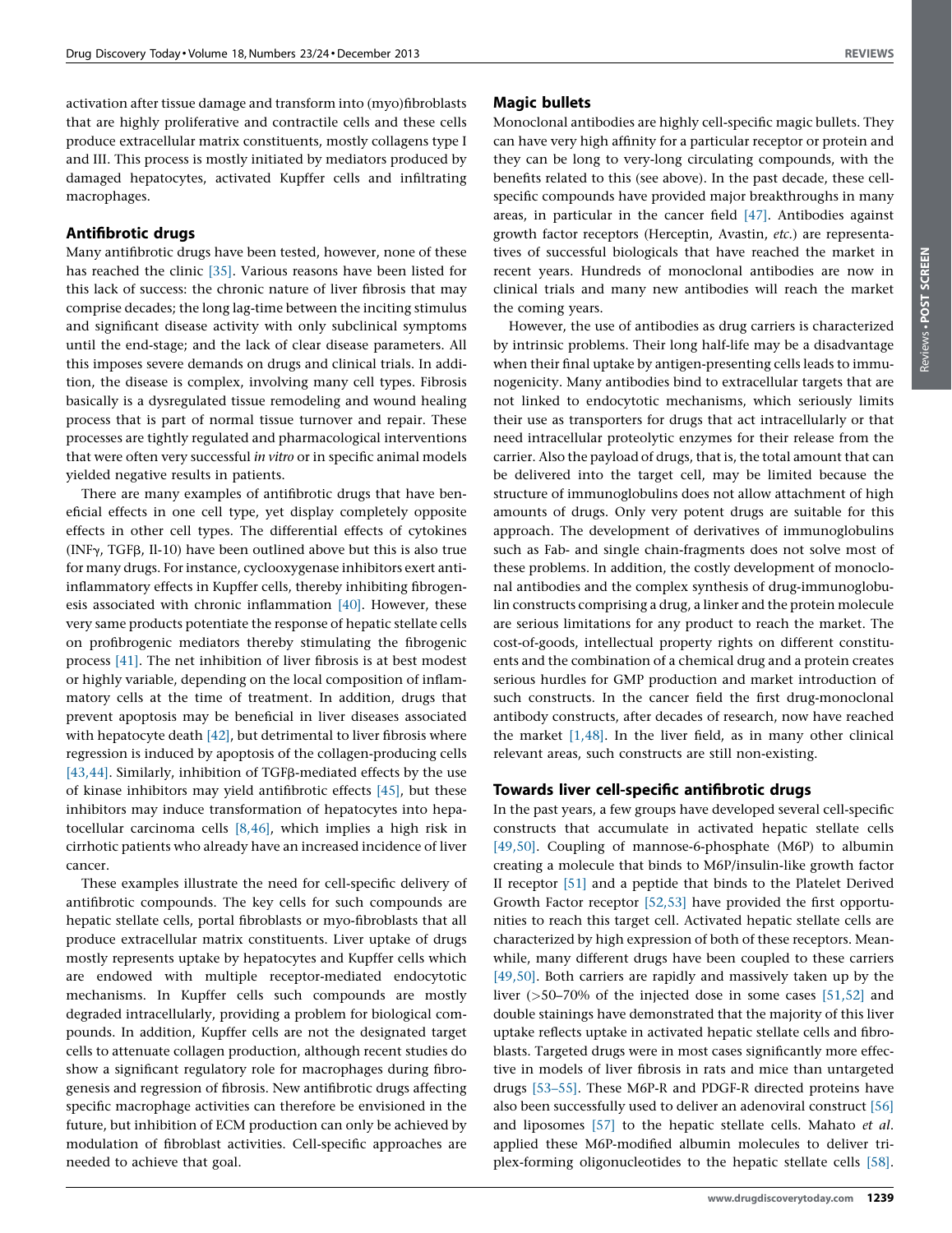These triplex-forming oligonucleotides are able to bind to their target DNA, thus effectively blocking transcription of relevant genes. Attachment of these molecules to M6P-Albumin led to effective delivery into hepatic stellate cells, but this was associated with immunogenicity against the construct. Replacement of albumin with HPMA polymers with lower immunogenicity yielded effective attenuation of the fibrotic process in rats. The group of Wright et al. developed a single chain antibody that binds to the synaptophysin receptor on hepatic stellate cells (C1–3) and this also has shown to represent an effective approach in delivering apoptotic drugs to this cell type [\[59\].](#page-5-0) In addition, vitamin Acoupled liposomes have been applied to deliver siRNA against the rat homolog of human Heat Shock Protein 47 into hepatic stellate cells [\[60\].](#page-5-0) These liposomes successfully delivered siRNA into the designated target cells in rat models of fibrosis.

These studies show that much progress has been obtained in delivering drugs and biologicals to hepatic stellate cells. Which hepatic stellate cell-directed drug carrier is the most effective remains to be established. All these carriers achieve effective targeting of the key target cells during liver fibrosis. They differ with respect to uptake by non-target cells, the rate of endocytosis (high for M6P-based carriers, lower for others) and chemical composition. M6P-derivatized-proteins represent neoglycoproteins, with their own benefits and disadvantages with respect to synthesis and pharmacokinetic profile compared to peptidemodified proteins and antibodies. The chemical synthesis of neoglycoproteins involves a complex, multi-step process [\[51\]](#page-5-0) and they may be immunogenic [\[58\],](#page-5-0) which is an important consideration for long term treatments. Peptide-modified proteins are easier to produce and less immunogenic, in particular when an endogenous sequence is applied as homing device (such as PPB  $[52]$ ), but their stability in plasma may be potential hurdles. Antibodies are more stable, yet the above-mentioned problems with monoclonal antibodies in general may hamper further development of such constructs. Also the route administration of such constructs is an important factor for success. Most biological constructs require systemic administration, which is a disadvantage for chronic diseases like liver fibrosis. Treatment may comprise months or even years, making the use of intravenous therapeutics unrealistic.

Some years ago we produced a small peptide binding to PDGF- $\beta$ receptors on activated hepatic stellate cells [\[52\].](#page-5-0) We coupled this peptide to the signaling moiety of Interferon  $\gamma$  [\[61\]](#page-5-0), thereby inducing interferon- $\gamma$  effects in PDGF-positive cells and thus avoiding adverse effects in other cells that express INF $\gamma$  receptors. In this way pro-inflammatory effects on immune competent cells are separated from antifibrotic effects on fibrogenic cells. Significant antifibrotic and anti-angiogenic effects were obtained in mouse models of fibrosis and in tumor models, without the adverse effects that characterize INF $\gamma$ -based therapies [\[53,61\].](#page-5-0) This minimalized construct, containing a small peptide-based homing device and a peptide-based therapeutic entity can easily be produced by recombinant techniques and chronically administered, amongst others subcutaneously. Therefore it lacks the disadvantages of most drug-carrier constructs. Its size, structure and short plasma half-life also confer a low risk for immunogenicity although this remains to be examined. This approach may open the door to the clinical use of cytokines or derivatives thereof that

are left unexploited due to adverse effects despite their potency and key regulatory activities during disease progression.

Other important cells in the pathogenesis of liver fibrosis include cholangiocytes and macrophages. Cholangiocytes that reside in bile ducts are an important source of fibroblast-activating mediators upon damage to bile ducts [\[62,63\].](#page-5-0) These cells contribute importantly to tissue remodeling in primary biliary cirrhosis, primary sclerosing cholangitis and other bile duct related diseases. Recent work has shown that the integrin  $\alpha v\beta3$  receptor is highly and selectively expressed on activated cholangiocytes and a peptide has been developed that selectively binds to this receptor [\[64\]](#page-5-0). This represents the first effective drug carrier to this important cell type.

There is also growing evidence for an important regulatory role for macrophages in the development of liver fibrosis [\[65,66\]](#page-5-0). Several subtypes of macrophages have been identified in recent years, with different, even opposing activities during fibrogenesis. On the one hand macrophages can adopt a pro-inflammatory phenotype that regulates host defense mechanisms, but they can also adopt anti-inflammatory and profibrogenic activities that regulate tissue repair and remodeling processes [\[65,66\].](#page-5-0) Macrophages can be reached by a variety of mechanisms; through delivery of constructs to the mannose receptor [\[67\],](#page-5-0) the scavenger receptor [\[68\],](#page-5-0) the folate receptor [\[69\]](#page-5-0) or by administration of high molecular weight compounds such as liposomes, polymers (e.g. dendrimers) or micelles [\[49,50,70,71\]](#page-5-0). These constructs have been available for quite a while but the specificity of all these constructs needs to be re-evaluated with respect to the different macrophage phenotypes that have been identified now. The preference of a macrophage-specific carrier for a particular phenotype is quite relevant in view of the different key activities that macrophages can perform during fibrogenesis [\[67\]](#page-5-0). Indeed, we have previously shown the importance of choosing the right drug for the right phenotype when we found aggravated fibrosis after delivery of the anti-inflammatory drug dexamethasone to the mannose-receptor [\[9\]](#page-4-0). This drug was found to induce a pro-fibrogenic phenotype in this type of macrophages in rats. This highlights the need for macrophage phenotype-specific delivery of compounds when trying to modulate macrophage behavior and this represents an important area of research the coming years.

Finally, the use of adenoviruses that bind to the coxsackie and adenovirus receptor (CAR), or galactose-containing proteins, polymers (dendrimers) and liposomes that bind to the Asialoglycoprotein receptor (ASGPR), or Apolipoprotein A-1 containing carriers that bind to the scavenger receptor B1 (SR-B1) [\[72\]](#page-5-0) complete the set of carriers available for cell-specific liver treatments [\[73,74\].](#page-5-0) CAR, ASGPR and SR-B1 receptors are abundantly expressed on hepatocytes and carriers that bind to these receptors can therefore be used to deliver drugs to this cell type. SiRNA for instance has successfully been delivered to hepatocytes using dendrimers binding to the ASGP-R [\[75\]](#page-5-0) and liposomes binding to the SRB1 receptor [\[72\]](#page-5-0). Antiviral compounds or cytoprotective drugs can thus be selectively delivered to the hepatocyte. Liver fibrosis starts with damage to these cells and therefore delivery of therapeutic entities to these cells may be relevant as an antifibrotic therapy [\[38\]](#page-4-0) although such an approach does not target the fibrogenic process itself. Many different drugs have been delivered to hepatocytes using one of these approaches but none has reached the market yet.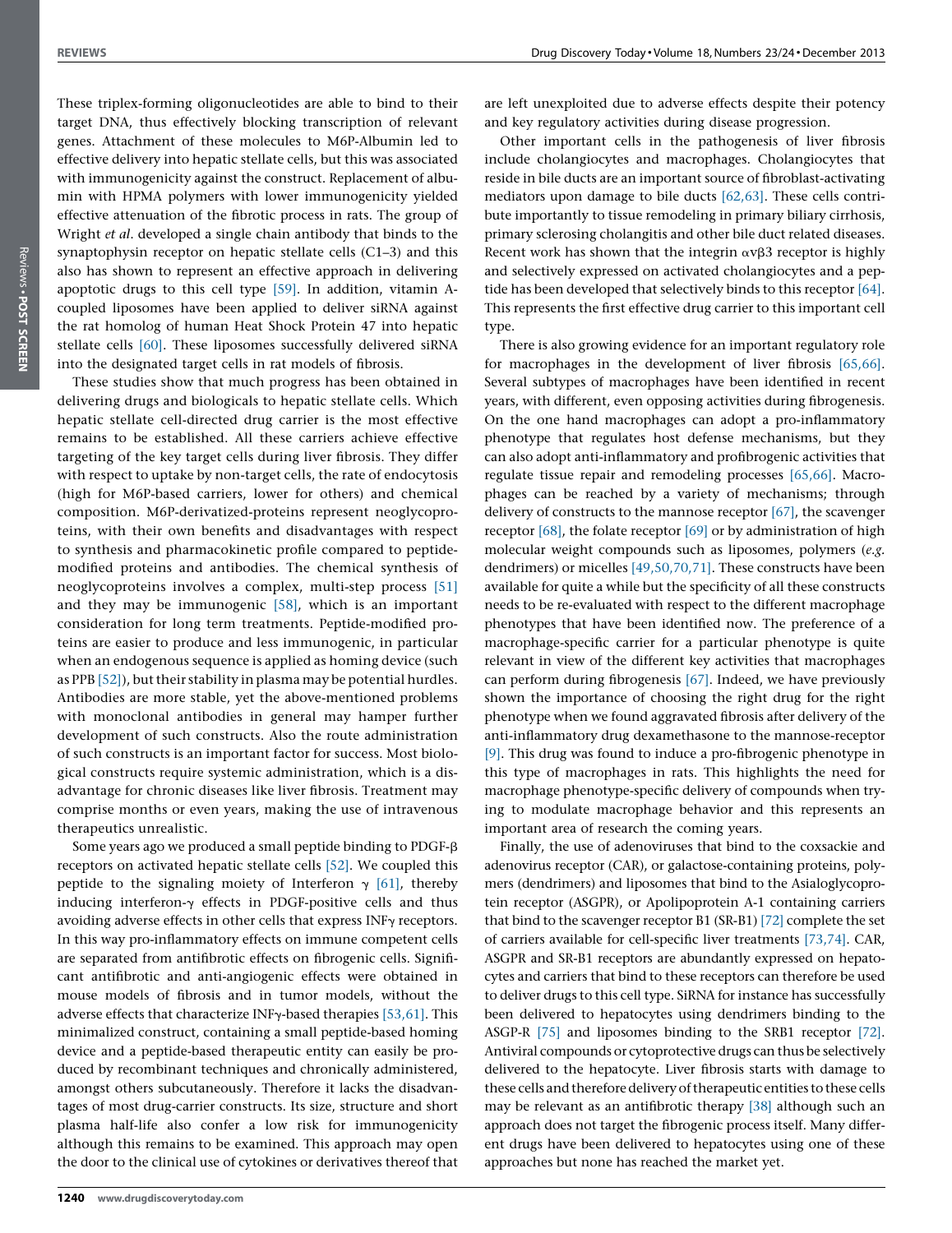Reviews -

Reviews . POST

 POST SCREEN**SCREEN** 

#### <span id="page-4-0"></span>Future perspectives

Liver diseases represent a major cause of morbidity and mortality world-wide and despite the high uptake of drugs in this organ that is equipped with multiple uptake mechanism for exogenous compounds, many liver diseases are untreatable with the currently available drugs. In fact, liver diseases are characterized by a growing incidence in morbidity and mortality world-wide, mainly due to hepatitis C infections and the metabolic syndrome. The recent development of new antiviral drugs may halt this everincreasing incidence, but the lack of effective therapies is intriguing. It cannot be explained by difficulties in reaching the liver or lack of effective compounds. Many of the experimental drugs were very effective in vitro and the liver is easily accessible for most compounds. As argued in this review, maybe cell-selectivity is the key factor here. This is particularly true for biologicals like

cytokines and siRNA, that on the one hand represent a powerful set of tools, but on the other hand require cell-specific delivery. The development of new homing devices to each and every hepatic cell type in recent years has provided an important step towards a cell-specific treatment. Now, different carriers need to be compared in animal models of disease. Most carriers are biologicals which are characterized by a specific set of problems that are quite different from small chemical entities. Fortunately, experience in this area is rapidly growing. However, in the coming years maybe not the successes and benefits of the different carriers need to be heralded, but the disadvantages and major hurdles for clinical applications of each type of construct need to be listed. These hurdles need to be faced and addressed step by step in order to obtain a clinical successful product. This review aimed to present the first steps in this process.

#### References

- 1 Kling, J. (2012) Fresh from the biotech pipeline 2011. Nat. [Biotechnol.](http://refhub.elsevier.com/S1359-6446(13)00159-1/sbref0005) 30, 128–131
- 2 [Schooltink,](http://refhub.elsevier.com/S1359-6446(13)00159-1/sbref0010) H. and Rose-John, S. (2002) Cytokines as therapeutic drugs. J. Interferon Cytokine Res. 22, [505–516](http://refhub.elsevier.com/S1359-6446(13)00159-1/sbref0010)
- 3 Tayal, V. and Kalra, B.S. (2008) Cytokines and [anti-cytokines](http://refhub.elsevier.com/S1359-6446(13)00159-1/sbref0015) as therapeutics an update. Eur. J. [Pharmacol.](http://refhub.elsevier.com/S1359-6446(13)00159-1/sbref0015) 579, 1–12
- 4 Tilg, H. et al. (2006) How to modulate [inflammatory](http://refhub.elsevier.com/S1359-6446(13)00159-1/sbref0020) cytokines in liver diseases. Liver Int. 26, [1029–1039](http://refhub.elsevier.com/S1359-6446(13)00159-1/sbref0020)
- 5 Kelleher, T.B. and Afdhal, N. (2005) [Maintenance](http://refhub.elsevier.com/S1359-6446(13)00159-1/sbref0025) therapy for chronic hepatitis C. Curr. [Gastroenterol.](http://refhub.elsevier.com/S1359-6446(13)00159-1/sbref0025) Rep. 7, 50–53
- 6 (2012) European [Association](http://refhub.elsevier.com/S1359-6446(13)00159-1/sbref0030) of the Study of the Liver. European association of the study of the liver hepatitis C virus clinical practice [guidelines.](http://refhub.elsevier.com/S1359-6446(13)00159-1/sbref0030) Liver Int. 32 (Suppl 1), [2–8](http://refhub.elsevier.com/S1359-6446(13)00159-1/sbref0030)
- 7 Pasut, G. and Veronese, F.M. (2012) State of the art in [PEGylation:](http://refhub.elsevier.com/S1359-6446(13)00159-1/sbref0035) the great versatility [achieved](http://refhub.elsevier.com/S1359-6446(13)00159-1/sbref0035) after forty years of research. J. Control Release 161, 461–472
- 8 [Banchereau,](http://refhub.elsevier.com/S1359-6446(13)00159-1/sbref0040) J. et al. (2012) From IL-2 to IL-37: the expanding spectrum of anti[inflammatory](http://refhub.elsevier.com/S1359-6446(13)00159-1/sbref0040) cytokines. Nat. Immunol. 13, 925–931
- 9 Mantovani, A. et al. (2004) The chemokine system in diverse forms of [macrophage](http://refhub.elsevier.com/S1359-6446(13)00159-1/sbref0045) activation and [polarization.](http://refhub.elsevier.com/S1359-6446(13)00159-1/sbref0045) Trends Immunol. 25, 677–686
- 10 Barbarin, V. et al. (2005) Pulmonary [overexpression](http://refhub.elsevier.com/S1359-6446(13)00159-1/sbref0050) of IL-10 augments lung fibrosis and Th2 [responses](http://refhub.elsevier.com/S1359-6446(13)00159-1/sbref0050) induced by silica particles. Am. J. Physiol. Lung Cell Mol. Physiol. 288, [L841–L848](http://refhub.elsevier.com/S1359-6446(13)00159-1/sbref0050)
- 11 Burnett, J.C. and Rossi, J.J. (2012) RNA-based [therapeutics:](http://refhub.elsevier.com/S1359-6446(13)00159-1/sbref0055) current progress and future [prospects.](http://refhub.elsevier.com/S1359-6446(13)00159-1/sbref0055) Chem. Biol. 19, 60–71
- 12 Alabi, C. et al. (2012) Attacking the genome: emerging siRNA [nanocarriers](http://refhub.elsevier.com/S1359-6446(13)00159-1/sbref0060) from concept to clinic. Curr. Opin. [Pharmacol.](http://refhub.elsevier.com/S1359-6446(13)00159-1/sbref0060) 12, 427–433
- 13 Kesharwani, P. et al. (2012) A review of [nanocarriers](http://refhub.elsevier.com/S1359-6446(13)00159-1/sbref0065) for the delivery of small interfering RNA. [Biomaterials](http://refhub.elsevier.com/S1359-6446(13)00159-1/sbref0065) 33, 7138–7150
- 14 Rumi, M. et al. (2012) Comparative trials of [peginterferon](http://refhub.elsevier.com/S1359-6446(13)00159-1/sbref0070) alpha2a and [peginterferon](http://refhub.elsevier.com/S1359-6446(13)00159-1/sbref0070) alpha2b for chronic hepatitis C. J. Viral Hepat. 19 (Suppl 1), 37–41
- 15 Bruno, R. et al. (2012) Comparison of peginterferon [pharmacokinetic](http://refhub.elsevier.com/S1359-6446(13)00159-1/sbref0075) and [pharmacodynamic](http://refhub.elsevier.com/S1359-6446(13)00159-1/sbref0075) profiles. J. Viral Hepat. 19 (Suppl 1), 33–36
- 16 Pockros, P.J. (2011) Drugs in [development](http://refhub.elsevier.com/S1359-6446(13)00159-1/sbref0080) for chronic hepatitis C: a promising future. Expert Opin. Biol. Ther. 11, [1611–1622](http://refhub.elsevier.com/S1359-6446(13)00159-1/sbref0080)
- 17 Stedman, C.A. (2013) Current prospects for [interferon-free](http://refhub.elsevier.com/S1359-6446(13)00159-1/sbref0085) treatment of hepatitis C in 2012. J. [Gastroenterol.](http://refhub.elsevier.com/S1359-6446(13)00159-1/sbref0085) Hepatol. 28, 38–45
- 18 Kratz, F. (2008) Albumin as a drug carrier: design of prodrugs, drug [conjugates](http://refhub.elsevier.com/S1359-6446(13)00159-1/sbref0090) and [nanoparticles.](http://refhub.elsevier.com/S1359-6446(13)00159-1/sbref0090) J. Control Release 132, 171–183
- 19 Slingerland, M. et al. (2012) Liposomal drug [formulations](http://refhub.elsevier.com/S1359-6446(13)00159-1/sbref0095) in cancer therapy: 15 years along the road. Drug Discov. Today 17, [160–166](http://refhub.elsevier.com/S1359-6446(13)00159-1/sbref0095)
- 20 Li, F. et al. (2008) Effect of hepatocyte growth factor [encapsulated](http://refhub.elsevier.com/S1359-6446(13)00159-1/sbref0100) in targeted [liposomes](http://refhub.elsevier.com/S1359-6446(13)00159-1/sbref0100) on liver cirrhosis. J. Control Release 131, 77–82
- 21 Fang, J. et al. (2011) The EPR effect: Unique [features](http://refhub.elsevier.com/S1359-6446(13)00159-1/sbref0105) of tumor blood vessels for drug delivery, factors involved, and limitations and [augmentation](http://refhub.elsevier.com/S1359-6446(13)00159-1/sbref0105) of the effect. Adv. Drug Deliv. Rev. 63, [136–151](http://refhub.elsevier.com/S1359-6446(13)00159-1/sbref0105)
- 22 Azzopardi, E.A. et al. (2013) The enhanced [permeability](http://refhub.elsevier.com/S1359-6446(13)00159-1/sbref0110) retention effect: a new paradigm for drug targeting in infection. J. [Antimicrob.](http://refhub.elsevier.com/S1359-6446(13)00159-1/sbref0110) Chemother. 68, 257–274
- 23 Bendas, G. et al. (2003) The influence of repeated injections on [pharmacokinetics](http://refhub.elsevier.com/S1359-6446(13)00159-1/sbref0115) and biodistribution of different types of sterically stabilized [immunoliposomes.](http://refhub.elsevier.com/S1359-6446(13)00159-1/sbref0115) [Biochim.](http://refhub.elsevier.com/S1359-6446(13)00159-1/sbref0115) Biophys. Acta 1609, 63–70
- 24 Shimizu, T. et al. (2012) Intravenous [administration](http://refhub.elsevier.com/S1359-6446(13)00159-1/sbref0120) of polyethylene glycol-coated [\(PEGylated\)](http://refhub.elsevier.com/S1359-6446(13)00159-1/sbref0120) proteins and PEGylated adenovirus elicits an anti-PEG [immunoglobulin](http://refhub.elsevier.com/S1359-6446(13)00159-1/sbref0120) M response. Biol. Pharm. Bull. 35, 1336–1342
- 25 Ishida, T. et al. (2007) [PEGylated](http://refhub.elsevier.com/S1359-6446(13)00159-1/sbref0125) liposomes elicit an anti-PEG IgM response in a T [cell-independent](http://refhub.elsevier.com/S1359-6446(13)00159-1/sbref0125) manner. J. Control Release 122, 349–355
- 26 Rockey, D.C. et al. (1992) [Inhibition](http://refhub.elsevier.com/S1359-6446(13)00159-1/sbref0130) of rat hepatic lipocyte activation in culture by [interferon-gamma.](http://refhub.elsevier.com/S1359-6446(13)00159-1/sbref0130) Hepatology 16, 776–784
- 27 Mosser, D.M. and Edwards, J.P. (2008) Exploring the full spectrum of [macrophage](http://refhub.elsevier.com/S1359-6446(13)00159-1/sbref0135) [activation.](http://refhub.elsevier.com/S1359-6446(13)00159-1/sbref0135) Nat. Rev. Immunol. 8, 958–969
- 28 Jeong, W.I. et al. (2011) [Suppression](http://refhub.elsevier.com/S1359-6446(13)00159-1/sbref0140) of innate immunity (natural killer cell/ [interferon-gamma\)](http://refhub.elsevier.com/S1359-6446(13)00159-1/sbref0140) in the advanced stages of liver fibrosis in mice. Hepatology 53, [1342–1351](http://refhub.elsevier.com/S1359-6446(13)00159-1/sbref0140)
- 29 Han, Y.L. et al. (2012) Reciprocal interaction between [macrophages](http://refhub.elsevier.com/S1359-6446(13)00159-1/sbref0145) and T cells stimulates [IFN-gamma](http://refhub.elsevier.com/S1359-6446(13)00159-1/sbref0145) and MCP-1 production in ang II-induced cardiac [inflammation](http://refhub.elsevier.com/S1359-6446(13)00159-1/sbref0145) and fibrosis. PLoS One 7, e35506
- 30 Locatelli, I. et al. (2013) NF-kB1 deficiency stimulates the [progression](http://refhub.elsevier.com/S1359-6446(13)00159-1/sbref0150) of nonalcoholic steatohepatitis (NASH) in mice by promoting [NKT-cell-mediated](http://refhub.elsevier.com/S1359-6446(13)00159-1/sbref0150) [responses.](http://refhub.elsevier.com/S1359-6446(13)00159-1/sbref0150) Clin. Sci. (Lond.) 124, 279–287
- 31 Gressner, A.M. and [Weiskirchen,](http://refhub.elsevier.com/S1359-6446(13)00159-1/sbref0155) R. (2006) Modern pathogenetic concepts of liver fibrosis suggest stellate cells and TGF-beta as major players and [therapeutic](http://refhub.elsevier.com/S1359-6446(13)00159-1/sbref0155) targets. J. Cell Mol. Med. 10, [76–99](http://refhub.elsevier.com/S1359-6446(13)00159-1/sbref0155)
- 32 Yao, C. et al. (2009) [Prostaglandin](http://refhub.elsevier.com/S1359-6446(13)00159-1/sbref0160) E2-EP4 signaling promotes immune inflammation through Th1 cell [differentiation](http://refhub.elsevier.com/S1359-6446(13)00159-1/sbref0160) and Th17 cell expansion. Nat. Med. 15, [633–640](http://refhub.elsevier.com/S1359-6446(13)00159-1/sbref0160)
- 33 Ruwart, M.J. et al. (1989) The integrated value of serum [procollagen](http://refhub.elsevier.com/S1359-6446(13)00159-1/sbref0165) III peptide over time predicts hepatic [hydroxyproline](http://refhub.elsevier.com/S1359-6446(13)00159-1/sbref0165) content and stainable collagen in a model of dietary cirrhosis in the rat. [Hepatology](http://refhub.elsevier.com/S1359-6446(13)00159-1/sbref0165) 10, 801–806
- 34 Bosch, J. (2007) Vascular [deterioration](http://refhub.elsevier.com/S1359-6446(13)00159-1/sbref0170) in cirrhosis: the big picture. J. Clin. [Gastroenterol.](http://refhub.elsevier.com/S1359-6446(13)00159-1/sbref0170) 41 (Suppl 3), S247–S253
- 35 Pinzani, M. et al. (2005) Fibrosis in chronic liver diseases: [diagnosis](http://refhub.elsevier.com/S1359-6446(13)00159-1/sbref0175) and [management.](http://refhub.elsevier.com/S1359-6446(13)00159-1/sbref0175) J. Hepatol. 42 (Suppl 1), S22–S36
- 36 Schuppan, D. and Pinzani, M. (2012) [Anti-fibrotic](http://refhub.elsevier.com/S1359-6446(13)00159-1/sbref0180) therapy: lost in translation? J. Hepatol. 56 (Suppl 1), [S66–S74](http://refhub.elsevier.com/S1359-6446(13)00159-1/sbref0180)
- 37 [Fallowfield,](http://refhub.elsevier.com/S1359-6446(13)00159-1/sbref0185) J.A. and Iredale, J.P. (2004) Targeted treatments for cirrhosis. Expert Opin. Ther. Targets 8, [423–435](http://refhub.elsevier.com/S1359-6446(13)00159-1/sbref0185)
- 38 Ellis, E.L. and Mann, D.A. (2012) Clinical evidence for the [regression](http://refhub.elsevier.com/S1359-6446(13)00159-1/sbref0190) of liver fibrosis. J. Hepatol. 56, [1171–1180](http://refhub.elsevier.com/S1359-6446(13)00159-1/sbref0190)
- 39 [Kocabayoglu,](http://refhub.elsevier.com/S1359-6446(13)00159-1/sbref0195) P. and Friedman, S.L. (2013) Cellular basis of hepatic fibrosis and its role in [inflammation](http://refhub.elsevier.com/S1359-6446(13)00159-1/sbref0195) and cancer. Front. Biosci. (Schol. Ed.) 5, [217–230](http://refhub.elsevier.com/S1359-6446(13)00159-1/sbref0195)
- 40 Nanji, A.A. et al. (1997) Enhanced [cyclooxygenase-2](http://refhub.elsevier.com/S1359-6446(13)00159-1/sbref0200) gene expression in alcoholic liver disease in the rat. [Gastroenterology](http://refhub.elsevier.com/S1359-6446(13)00159-1/sbref0200) 112, 943–951
- 41 Mallat, A. et al. (1998) [Platelet-derived](http://refhub.elsevier.com/S1359-6446(13)00159-1/sbref0205) growth factor-BB and thrombin generate positive and negative signals for human hepatic stellate cell [proliferation.](http://refhub.elsevier.com/S1359-6446(13)00159-1/sbref0205) Role of a [prostaglandin/cyclic](http://refhub.elsevier.com/S1359-6446(13)00159-1/sbref0205) AMP pathway and cross-talk with endothelin receptors. J. Biol. Chem. 273, [27300–27305](http://refhub.elsevier.com/S1359-6446(13)00159-1/sbref0205)
- 42 Pockros, P.J. et al. (2007) Oral IDN-6556: an [antiapoptotic](http://refhub.elsevier.com/S1359-6446(13)00159-1/sbref0210) caspase inhibitor, may lower [aminotransferase](http://refhub.elsevier.com/S1359-6446(13)00159-1/sbref0210) activity in patients with chronic hepatitis C. Hepatology 46, [324–329](http://refhub.elsevier.com/S1359-6446(13)00159-1/sbref0210)